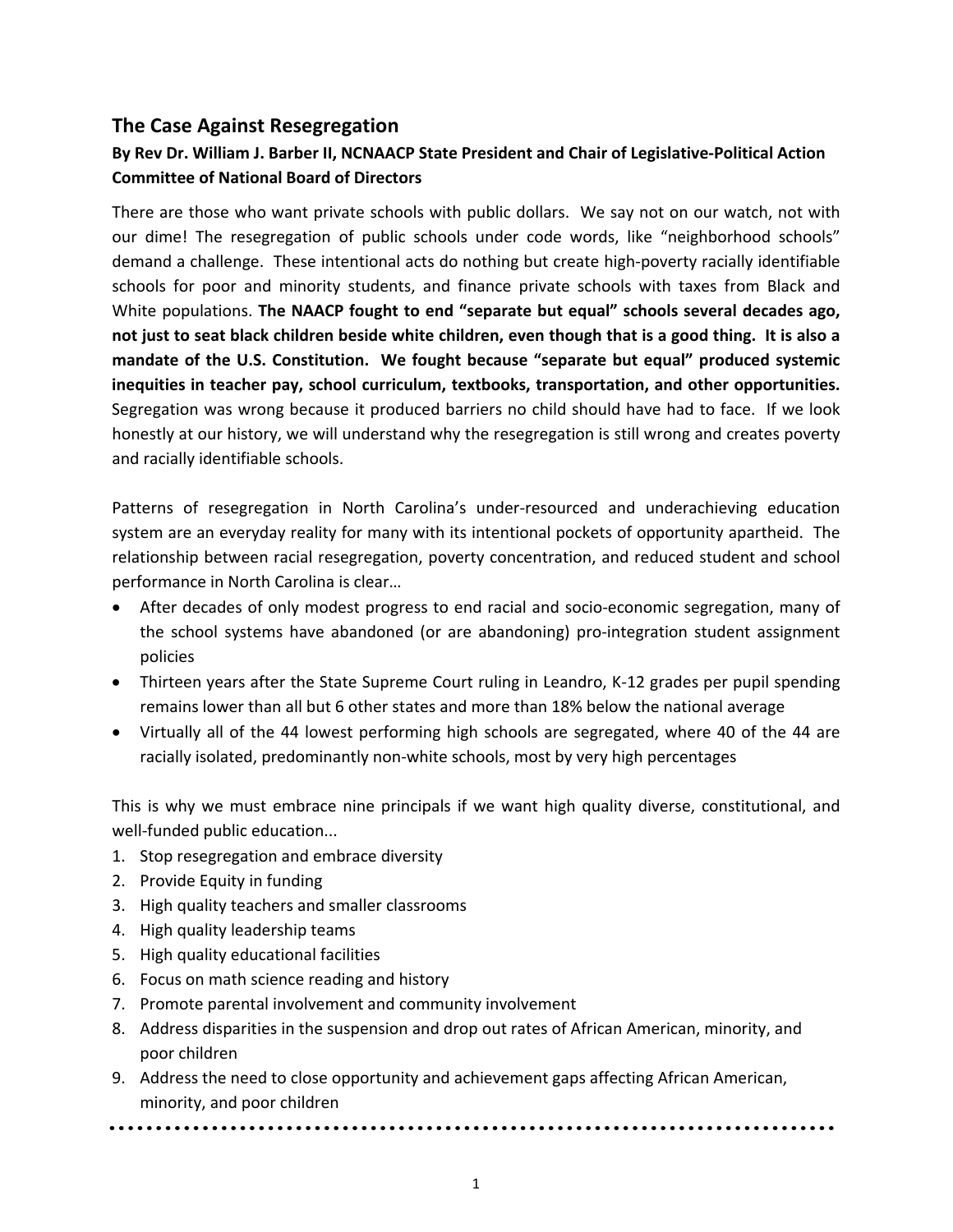## **For Our Children: It's Time to Move!**

The NAACP's struggle for excellent and equitable public education did not begin in Wake County this past year. Since our founding, the NAACP has litigated, protested, lobbied, educated and agitated to protect the rights of all people and children in particular. That is why the North Carolina NAACP, under the leadership of Reverend Dr. William A. Barber II, is confronting the resegregation of North Carolina schools that is happening right now: because it is bad for the children. Not only

that, but resegregation violates the United States and North Carolina Constitutions and represents an attack on the principles of the NAACP, which has fought for equitable and excellent schools for a hundred years.

Education research shows us what are the factors needed to produce excellent (i.e. diverse, Constitutional, and well‐funded) public schools: **Integrated; High quality teachers; Smaller class rooms; Equitable funding; High quality facilities; High quality leadership teams; Curricula that focuses on math, science, reading, and history; Parental and community involvement; and Proactive strategies that address disparities in suspension, dropout, graduation, and achievement rates.**

This is why on June 15, 2010, Rev. Barber, and more than 30 people of different backgrounds went to jail for acts of civil disobedience in the fight against resegregation in Wake County. What happens in the nationally recognized Wake County Schools System will have an impact across the country. This is also, why we have filed a major federal Title VI Civil Rights complaint.

On September 3, 2010, Republican school board member Janice Cavenaugh of Wilmington asked her state representatives to overturn North Carolina's anti‐ segregation law. Cavenaugh and her conservative colleagues on the New Hanover County School Board have already moved to resegregate their public schools under the banner of so-called "neighborhood schools." For example, Snipes Elementary School in downtown Wilmington is only four percent white and 93 percent of the students are eligible for free and reduced lunches,

## **The Many Reasons to Maintain a Commitment to School Diversity**

#### Moral Argument

Every child has a right to a good education, both legally and morally. Our diverse, democratic society benefits from racial and economic diversity in our schools.

#### Educational Argument

Diverse schools provide the resources, positive peer influence, and high academic standards less advantaged children need to excel, while taking nothing away from children who are already privileged.

#### Economic Argument

There is a business case for diverse, high performing schools. The Raleigh Chamber of Commerce is so concerned about the potential impact on the business community and the economy that they are funding the development of their own plan!

#### Legal Argument

Integrated schools were the result of hard fought legal battles and Supreme Court decisions.

**We must say "NEVER AGAIN" to Resegregation!**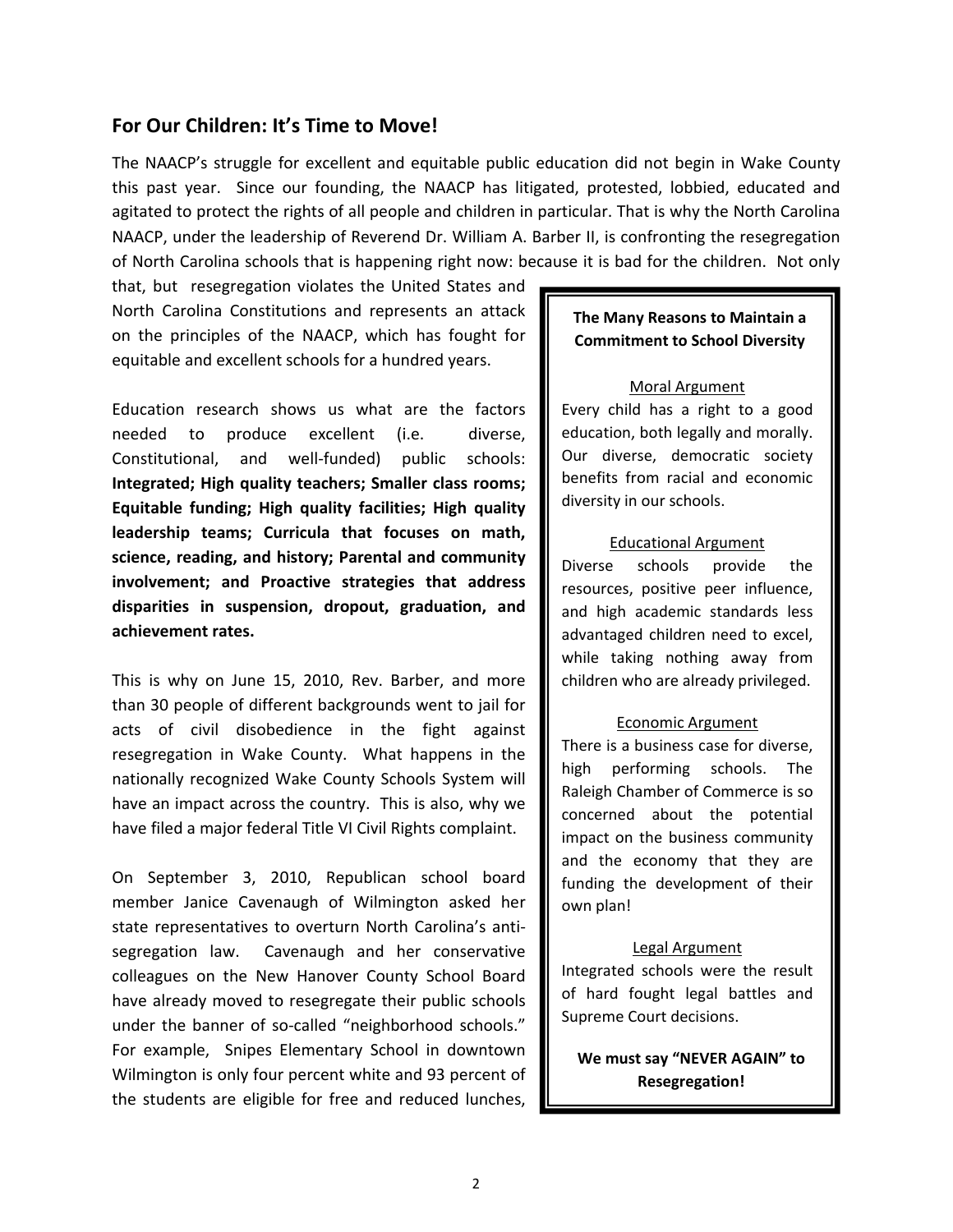while Wrightsville Beach Elementary, only eight miles away, is 93 percent white and only about five percent of the students are eligible for free and reduced lunches.<sup>1</sup>

North Carolina Senate Bill 897 allows the State Board of Education to withhold tax dollars from school systems that cause "the increased segregation of schools by race or socioeconomic status."<sup>2</sup> That is what was bothering Cavenaugh—the thought of the county having to pay a price for resegregating the public schools. "I am troubled when school funding is conditional upon continued busing of children by race or income," she wrote. "*Could you please work to overturn this bill*?"3

James Baldwin wrote, "Not everything that is faced can be changed; but nothing can be changed until it is faced."<sup>4</sup> All across North Carolina, the NAACP is mobilizing to fight the new segregationists. From Charlotte to Winston-Salem, from Raleigh to Wilmington, our children's future is at stake. We are not afraid to face this new challenge to all that we and our parents and grandparents have achieved. They are disrespecting our ancestors, our children, and us by saying it is not about race. How stupid do they think we are?

These new segregationists use old slogans like "forced busing" and "neighborhood schools," a turn of phrase that entered the battle over public education in the South in Alabama segregationist Governor George Wallace's July 4, 1964 response to the Civil Rights Act, entitled, "Civil Rights Movement: Fraud, Sham and Hoax."<sup>5</sup> Richard Nixon and Spiro Agnew picked it up in their "Southern Strategy," assuring white Southerners that they would "stand with the South behind neighborhood schools."<sup>6</sup> The new "neighborhood schools" advocates deny any racial motivations, but their programs try to create homogenous suburban schools for affluent white children and fence off inner city schools for poor and minority children.

In the end, high-poverty, racially isolated schools hurt all children. The Coleman Report demonstrated in 1966 that the achievement of poor children improved in schools with a middle‐ class majority, while the achievement of affluent children did not suffer when they attended school with lower income children. Forty years of education research since Coleman's landmark study have affirmed these findings again, and again. Gerald Grant's 2009 Harvard University Press book, Hope and Despair in the American City: Why There Are No Bad Schools in Raleigh, shows that "most of the achievement difference between schools was due to the family backgrounds of students attending these schools and that the high tide of achievement in a predominantly middle‐class school raises all boats."<sup>7</sup>

# **Evolution of Legal Developments**

Even before the national NAACP won the *Brown* decision, the North Carolina NAACP had learned that litigation or the threat of litigation could be effective. In the late 1940s and early 1950s, NAACP branches all over the state—Wilson, High Point, Durham, Old Fort, Lumberton, New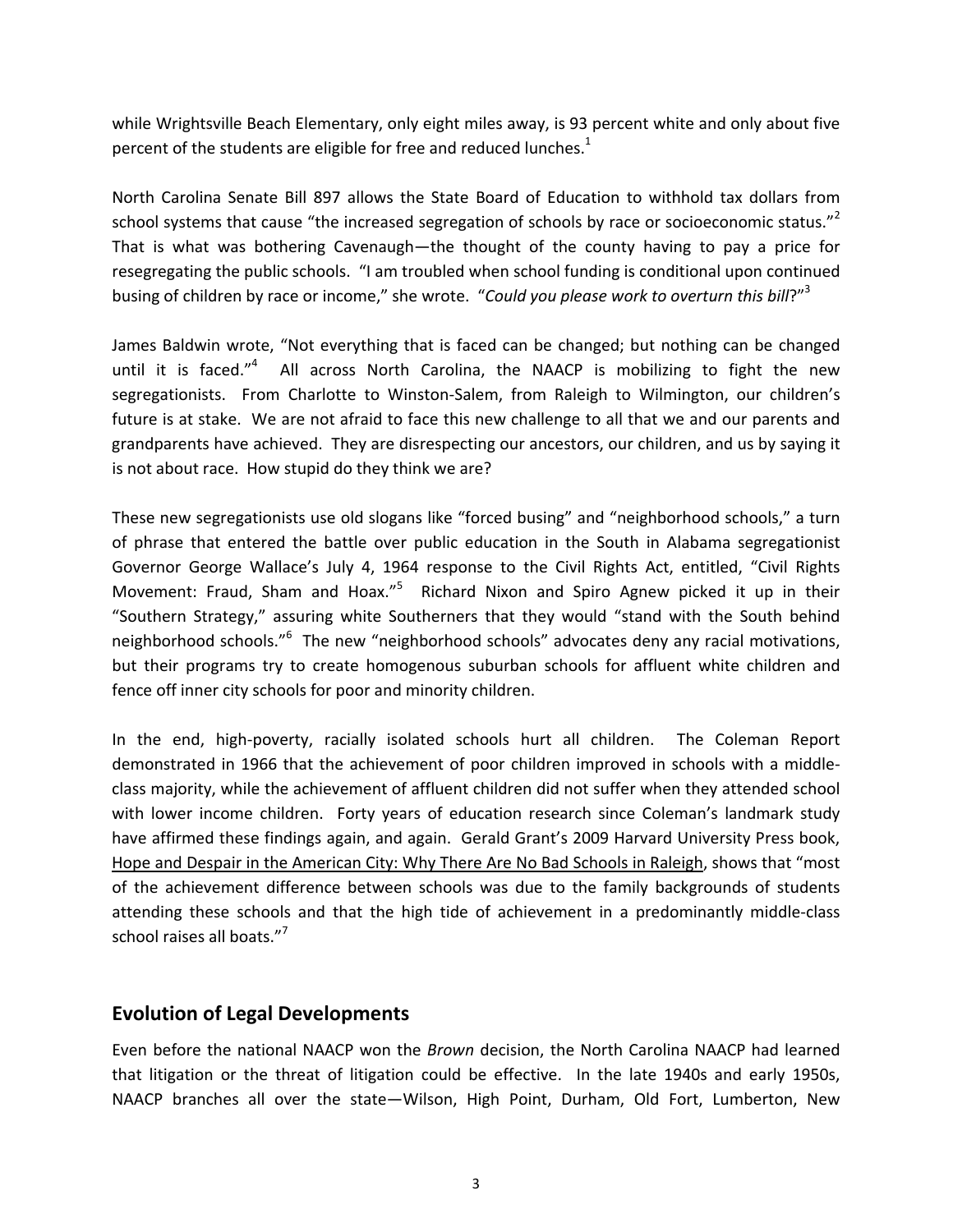Hanover County, Pamlico County, Washington County, and Gaston County--sued for equal educational facilities. However, in North Carolina, the NAACP did not see the fight for equitable and excellent education as separate from the battle against segregation. At the 1949 state convention, President Kelly Alexander of Charlotte called for a "county by county campaign" to topple segregation in North Carolina. "This fight should include court action on the elementary, secondary, and university level," Alexander declared. "The goal is an integrated system." $8$ 

The NAACP's victory over school segregation appears to be eroding, both across the country and across North Carolina. It is necessary to know what legal rights exist in order to know what to argue to keep schools integrated or, even at this late date, actually integrate schools. Moreover, it is still necessary to fight for excellent and equitable schools, too. As has always been the case, these are not separate or contradictory struggles.

While there is no fundamental right to education under the federal Constitution, North Carolina explicitly states in its constitution that each student has the right to a sound, basic education. There have been lawsuits, which will be discussed later, about exactly what is meant by the phrase "sound, basic education." It is important to lay the groundwork for what the law says and does not say about what rights students have to a public school education.

Like many other parts of the country, Topeka, Kansas had a policy of school segregation, which, in some cases, required black and white students to attend separate schools. When segregation is carried out based on law it is called *de jure* segregation; this was the case across the South. When segregation is not

## **Brown v. Board of Education of Topeka**, 347 U.S. 483 (1954)

• "Separate but equal" public schools are unconstitutional

mandated by law but is implemented by other means, it is called de *facto* segregation. In the Brown case, the NAACP filed a class action suit because segregation was inherently harmful, and the "separate but equal" principle could never work because separate could never be equal.

## **Brown v. Board of Education (II)**, 349 U.S. 294 (1955)

- Federal district courts oversee school boards' desegregation efforts
- Integration must take place "at all deliberate speed" which delayed the process with pro‐segregation states

In a unanimous decision on May 17, 1954, the U.S. Supreme Court ruled that segregation violated the Fourteenth Amendment rights of students and had no place in the field of public education. *Brown v. Board of Education* is one of the most celebrated cases in Supreme Court history. School districts were not sure how to carry out desegregation so another case went to the Supreme Court. The Court held that federal district courts would oversee school boards as they integrated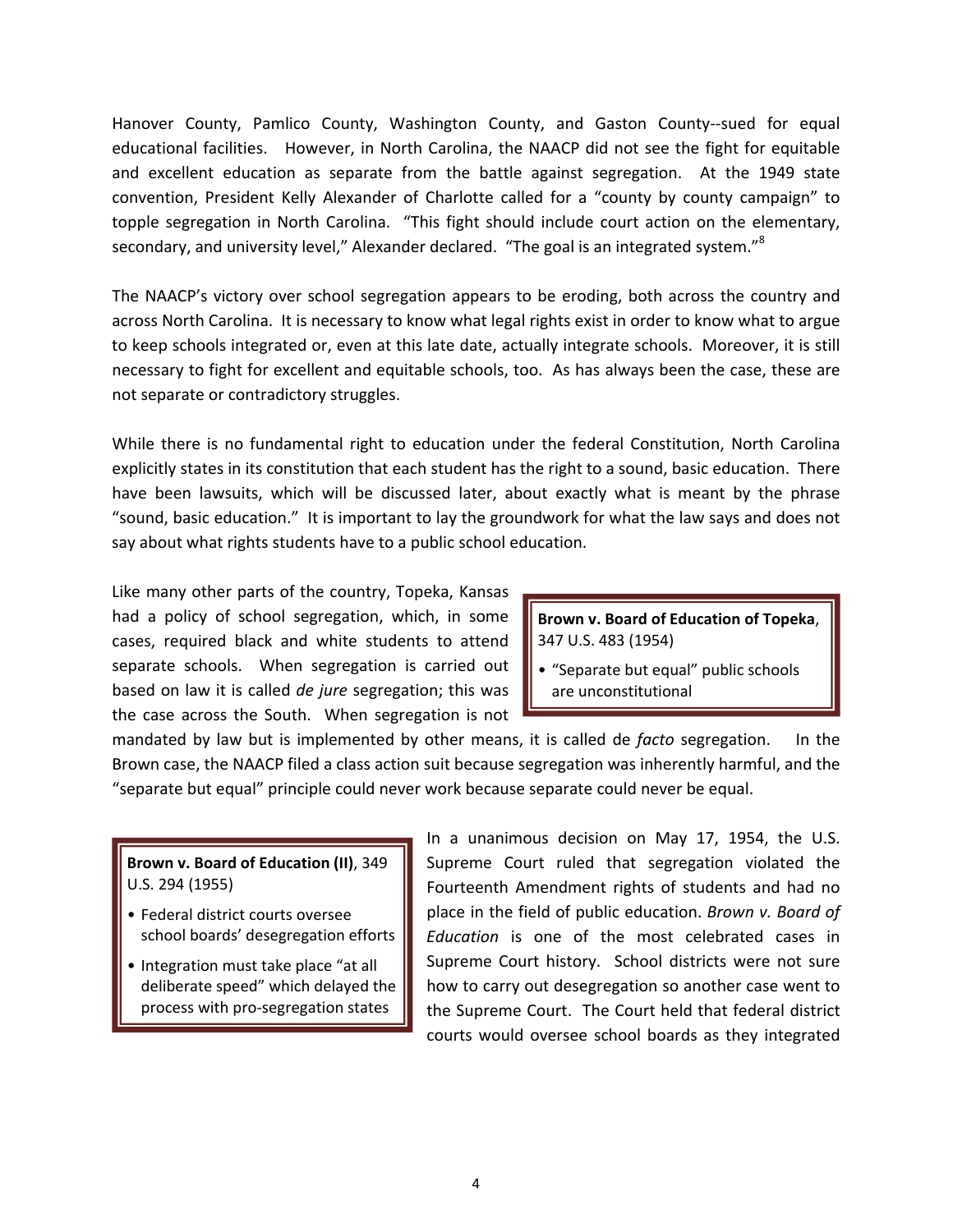their schools. Unfortunately, the Court stated in *Brown II* that desegregation should occur at "all deliberate speed" without defining what that meant. For some school districts, this meant with no speed at all.

North Carolina did not want to integrate. In response to *Brown*, Governor William Umstead created a "Special Advisory Committee on Education." Thomas Pearsall, a former Speaker of the House from Rocky Mount, chaired the Committee. The 15-member Pearsall Committee, which included three black members, reached the conclusion that desegregation of the schools could not be done and should not even be attempted.<sup>9</sup> North Carolina NAACP president Kelly Alexander pointed out that the three black men, all of whom were state employees, were "not free to express their personal opinion" and did not reflect "the majority opinion of fellow Negroes of North Carolina.<sup>10</sup>

In 1955, the North Carolina Legislature passed the Pupil Assignment Act. The Act used factors such as location of residence and prior school enrollment to keep schools from integrating. The Act specifically avoided the use of race but used factors that would prevent any black student from transferring to a white school.<sup>11</sup> The "only option (left) was to challenge each of North Carolina's school districts one by one."<sup>12</sup>

Governor Luther Hodges, who took office after the death of Governor Umstead, appointed Pearsall to chair a second committee. The new all-white Pearsall Committee recommended an amendment to the state constitution, which would allow legislative action to avoid integration. The committee also proposed legislation that would amend the compulsory attendance law so no student would have to attend an integrated school. Public funds should be offered to white parents who wanted to send their children to private schools to avoid integration, the committee stipulated. The proposed legislation would be called the Pearsall Plan. In 1956, the Pearsall Plan passed nearly unanimously. The voters of North Carolina overwhelmingly approved the amendment to the state constitution.<sup>13</sup> The North Carolina NAACP vowed to fight.

In 1957, NAACP President Alexander recruited the Charlotte family of Dorothy Counts to ask for transfer to Harding High, a request that the school board accepted. As she walked into the school, white students and parents pelted Dorothy Counts with sticks and stone. "Spit on her, girls, spit on her," screamed Mrs. John Warlick of the White Citizens Council. Others chanted "Nigger, go back to Africa!" The New York Times reporter said that Counts confronted the jeering mob "with a quiet dignity that made theories of Negro inferiority seem grotesque." Because of continued harassment, Counts withdrew and enrolled in an integrated school in Philadelphia.<sup>14</sup>

By 1960, no school board in North Carolina had initially assigned a single African American student to a white school; school boards denied nearly all the hundreds of requests, each of which risked a family's safety and livelihood. However, the North Carolina NAACP had filed more school desegregation lawsuits than any other state. Though North Carolina's "moderate" approach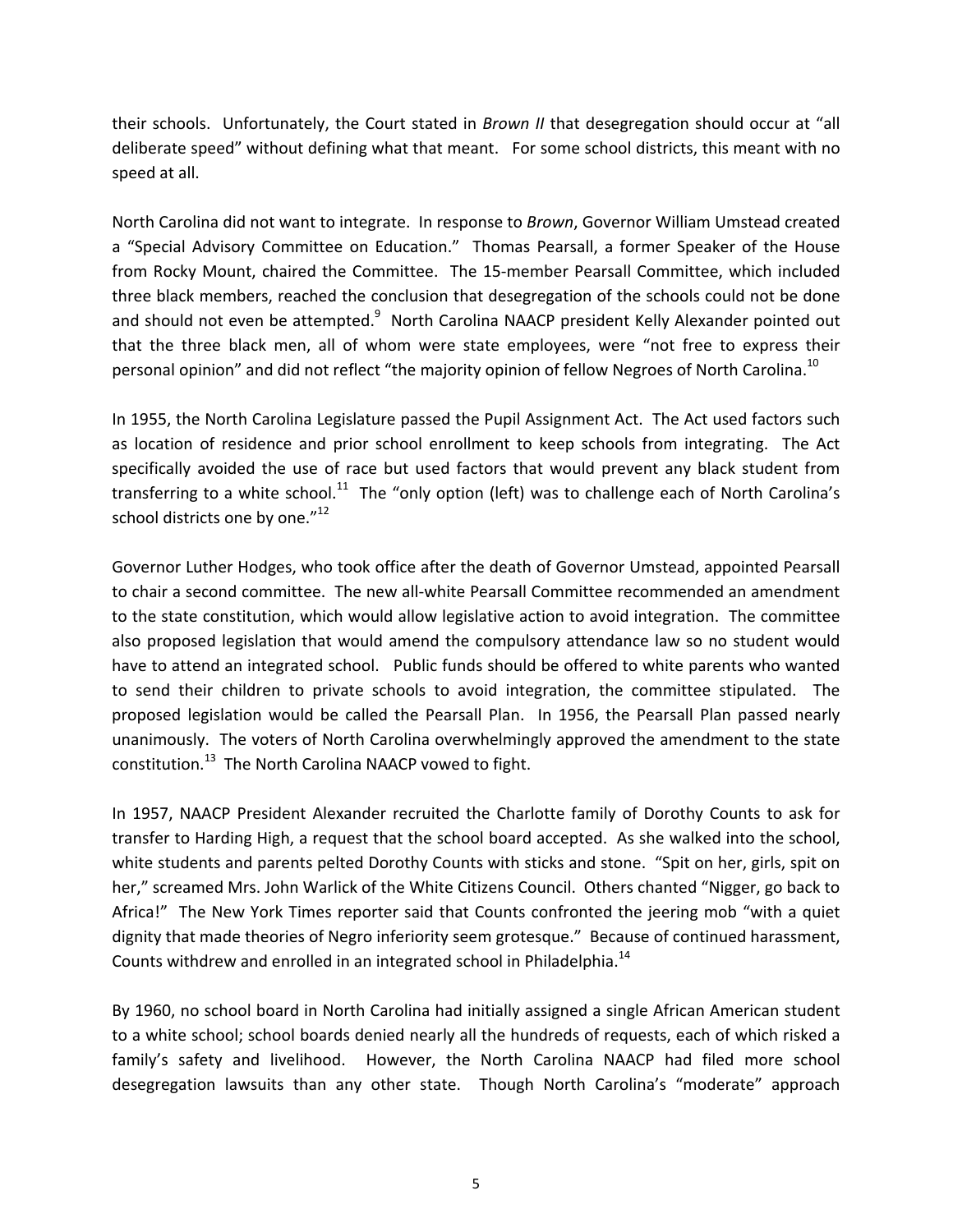resisted integration more successfully than the "massive resistance" of the Deep South, the NAACP persisted. Julius Chambers, a young attorney from Mount Gilead who had graduated from UNC Law School at the top of his class, filed 34 school desegregation suits in North Carolina in 1965, his first year in Charlotte; and he would file hundreds more during the 1960s and 1970s. Before the end of 1965, Klan terrorists dynamited Chambers' car in New Bern. They also bombed his Charlotte home, as well as the homes of NAACP President Kelly Alexander, his brother Fred Alexander, and NAACP member and activist, Reginald Hawkins.<sup>15</sup>

Responding to the freedom movement and terrorist violence across the South, the United States Congress stepped into the civil rights arena and passed legislation prohibiting discrimination. The Civil Rights Act of 1964 has several titles, which make racial discrimination illegal. Title VI of the Civil Rights Act of 1964 bans discrimination based on race, color or

#### **Title VI of the Civil Rights Act of 1964**

**•** Forbids intentional or unintentional discrimination based on race, color or national origin by any entity receiving federal funds.

national origin for any entity that receives federal funding, which includes public schools. However, the fight continues, as demonstrated by the North Carolina NAACP filing of Title VI complaints against Wayne County Public Schools in 2009 and in 2010 against the Wake County Public School System.

#### **Green v. County School Board of New Kent County**, 391 U.S. 430 (1968)

- "Freedom of choice" plans that are used to prevent integration are not permissible
- School districts must create unitary school systems without racial discrimination

Some school districts, which segregated students, provided a choice for their residents. The "freedom of choice" issue reached the U.S. Supreme Court in 1968 in the case of *Green v. County School Board of New Kent County*. In the *Green* case, the New Kent County school district still had white schools and black schools. The State of Virginia created statutes to evade the *Brown* decision and allowed the school board to assign students to the schools they already attended. If a student was enrolling in school, a state

school placement board would select where the students went to school, rather than the local school board. Parents of white children chose the white school, and black parents chose the black school. The Supreme Court found the New Kent County "freedom of choice" plan did not create an adequate opportunity to create a desegregated school system. While "freedom of choice" plans were not explicitly called unconstitutional, they were found to be ineffective in creating integrated schools. The Court ruled that school districts needed to create unitary school systems without racial discrimination.

Even though the Civil Rights Act existed and the U.S. Supreme Court's rulings in the *Brown* and *Green* cases, the Pearsall Plan still kept North Carolina public schools from integrating. That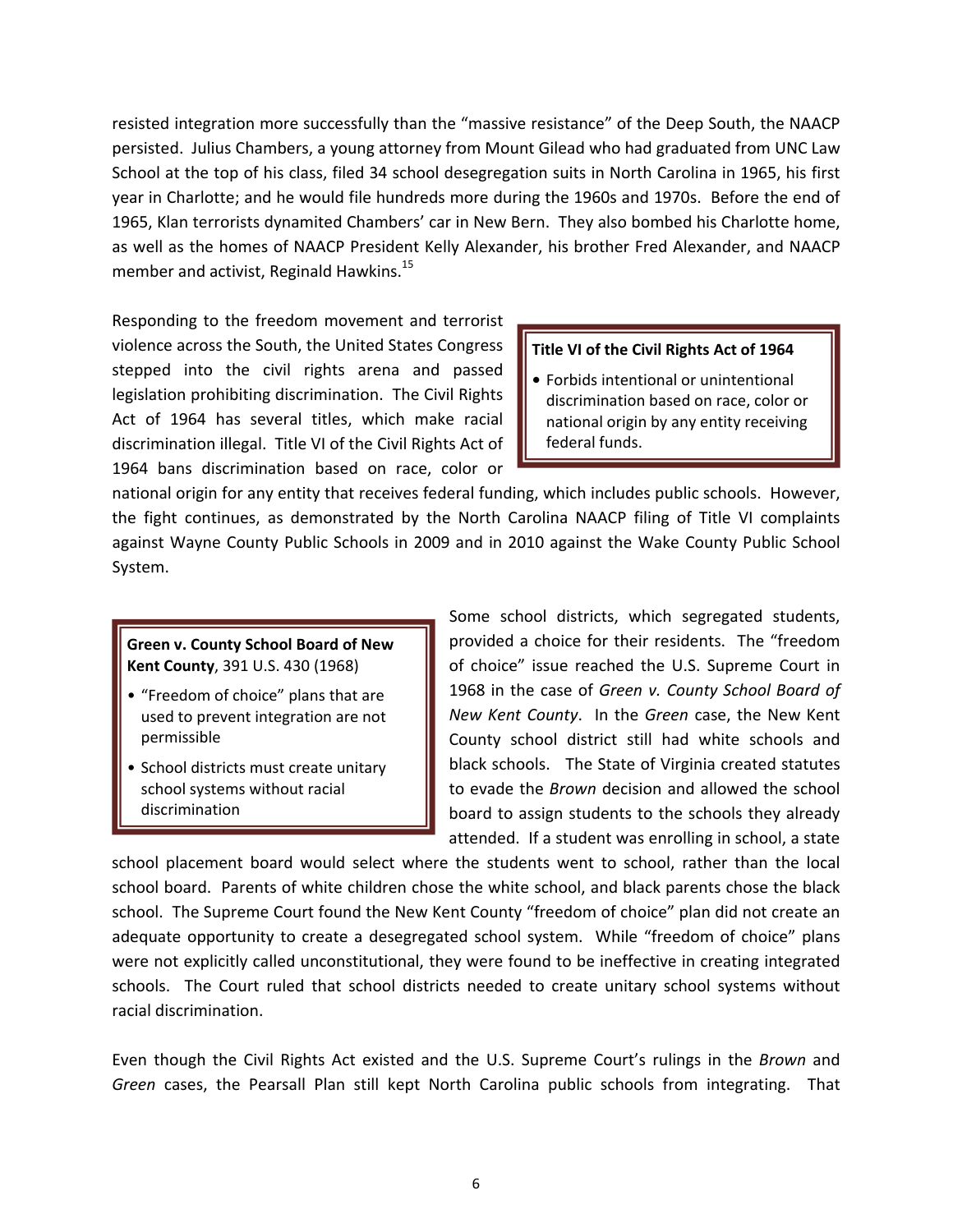changed in 1969 when federal court ruled in favor of the NAACP in *Godwin v. Johnston County Board of Education* that the Pearsall Plan was unconstitutional.

In 1971, despite the fact that their law office had been firebombed, a team of NAACP attorneys led by Julius Chambers won the *Swann v. Charlotte‐Mecklenburg Board of Education* case before the United States Supreme Court. The Swann case brought the issue of busing to desegregate public schools to the highest

**Swann v. Charlotte‐Mecklenburg Board of Education**, 402 U.S. 1 (1971)

• Busing is permissible to integrate public schools

court in the country. Busing would be necessary to desegregate the schools in the newly formed Charlotte‐Mecklenburg public school system. The Supreme Court unanimously affirmed a plan, which created satellite zones where students would be bused in order to integrate the schools.

While the *Swann* case helped Charlotte become a leader in the nation for busing and integration, the victory would not be permanent. As the Charlotte area grew so did the distaste for busing. In response, the Charlotte‐Mecklenburg School System created a plan to reduce busing called managed choice. This allowed people to choose schools in their neighborhoods or choose magnet schools, which had balanced the number of white students and African American students. Several white families were upset that their children would be denied entrance into a magnet school if the balance of white students was already reached.

**Belk v. Charlotte‐Mecklenburg Board of Education**, 269 F.3d 305 (4th Cir. 2001)

• The goal of a unitary system had been met and busing for integration was no longer required

In *Belk v. Charlotte‐Mecklenburg Board of Education*, a father, William Capacchione, sued after a magnet school denied his daughter admission. A federal judge declared that the goal of a unitary system had been met and busing for integration was no longer required. The Fourth Circuit Court of Appeals affirmed the decision and

the U.S. Supreme Court declined to hear the case. This led Charlotte-Mecklenburg Schools to where they are now. The school system is now defined with attendance zones, which are based on a neighborhood's locality. Since most people live in segregated neighborhoods, the "neighborhood schools" assignment plan that Charlotte currently uses has created public school resegregation.

The "neighborhood schools" campaign to resegregate public education dealt the legacy of *Brown* another blow in the U.S. Supreme Court's decision in *Parents Involved in Community Schools v. Seattle School District No. 1*. School systems in Seattle, Washington and Louisville, Kentucky were using race to integrate schools. Parents sued because they believed race should be impermissible in school assignment policies.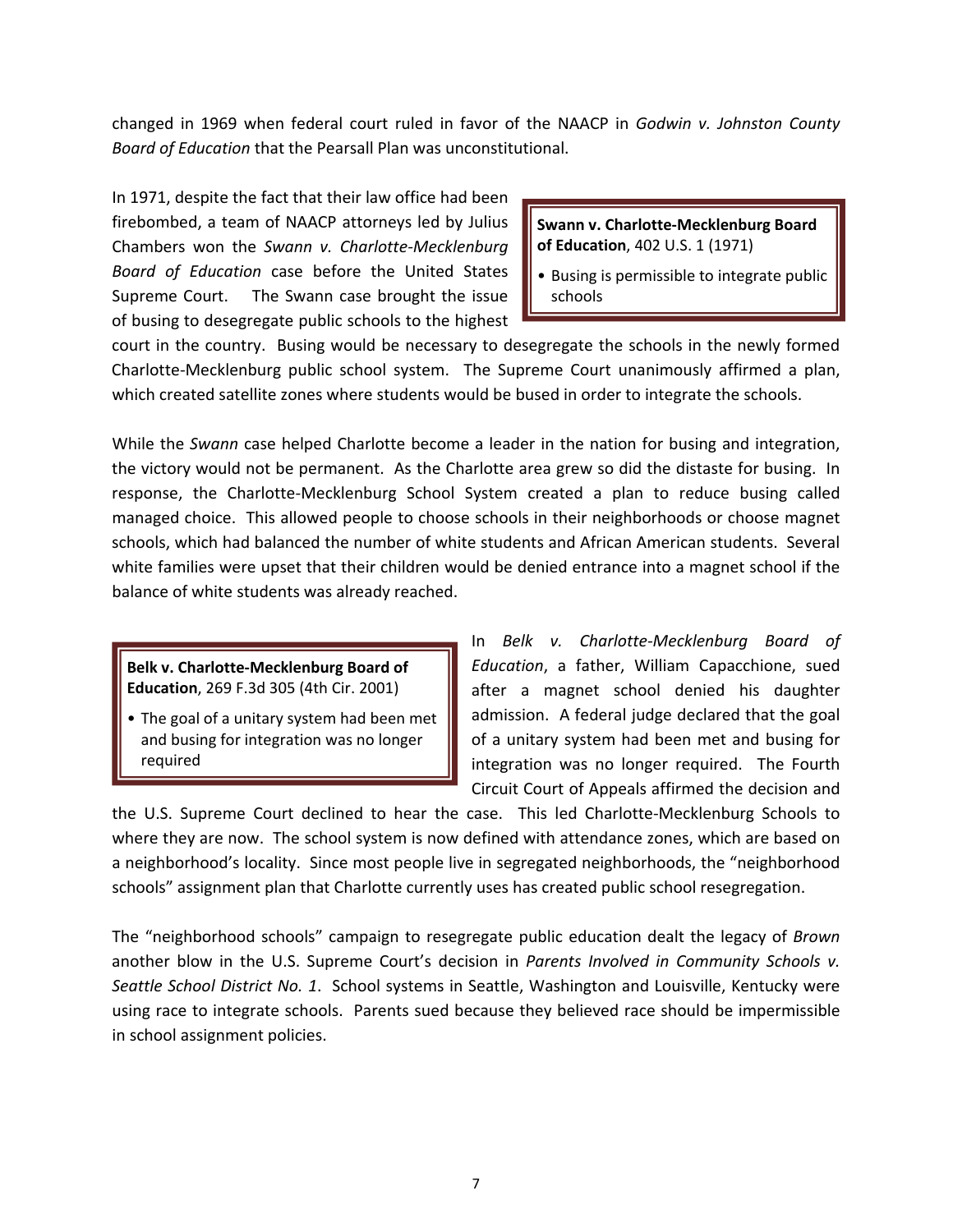The Seattle case resulted in a plurality decision by the Court, meaning that there is no majority decision but it still creates law. The plurality opinion stated that schools' assignment policies could not be based on race, even if they were used to create balance in the schools. In a concurring opinion, Justice Anthony Kennedy stated that schools could be race conscious when developing an assignment plan but other factors besides race must be used to achieve balance.

Racial diversity, while relevant to school excellence, is just one of a series of issues, which are important to ensure that public schools serve students. School

## **Parents Involved in Community Schools v. Seattle School District No. 1**, 551 U.S. 701 (2007)

- A plurality opinion, which is not as strong as a majority opinion
- Race cannot be the decisive factor in student assignments
- Justice Anthony Kennedy's concurring opinion states that school districts may be race conscious but race cannot be the only factor in deciding student assignments

excellence also includes factors such as teacher quality, funding and ensuring students are provided with education due them by state laws or constitutions.

**Leandro v. State**, 346 N.C. 336 (1997)

• Every child is entitled to a sound basic education

In North Carolina, a lawsuit entitled *Leandro v. State of North Carolina* was instigated by five low wealth school districts that felt that they could not provide a higher quality of education because they lacked the resources. Several urban communities also joined the suit, because

some of their students lived in poverty and some students had issues with language impediments. All of these school districts believed that the state's funding mechanism did not allow them to carry out their constitutional duties. The State of North Carolina as well as the State Board of Education claimed that there was no constitutional right to provide an adequate education.

The Supreme Court of North Carolina held that the North Carolina Constitution provided the right to an education in two places. The North Carolina Supreme Court also held that the minimum standard of education that the state had to provide is a "sound basic education." The court said the following were the basis of a sound basic education:

- *(1) Sufficient ability to read, write, and speak the English language and a sufficient knowledge of fundamental mathematics and physical science to enable the student to function in a complex and rapidly changing society;*
- *(2) sufficient fundamental knowledge of geography, history, and basic economic and political systems to enable the student to make informed choices with regard to issues that affect the student personally or affect the student's community, state, and nation;*
- *(3) Sufficient academic and vocational skills to enable the student to successfully engage in post‐ secondary education or vocational training; and*
- *(4) Sufficient academic and vocational skills to enable the student to compete on an equal basis with others in further formal education or gainful employment in contemporary society*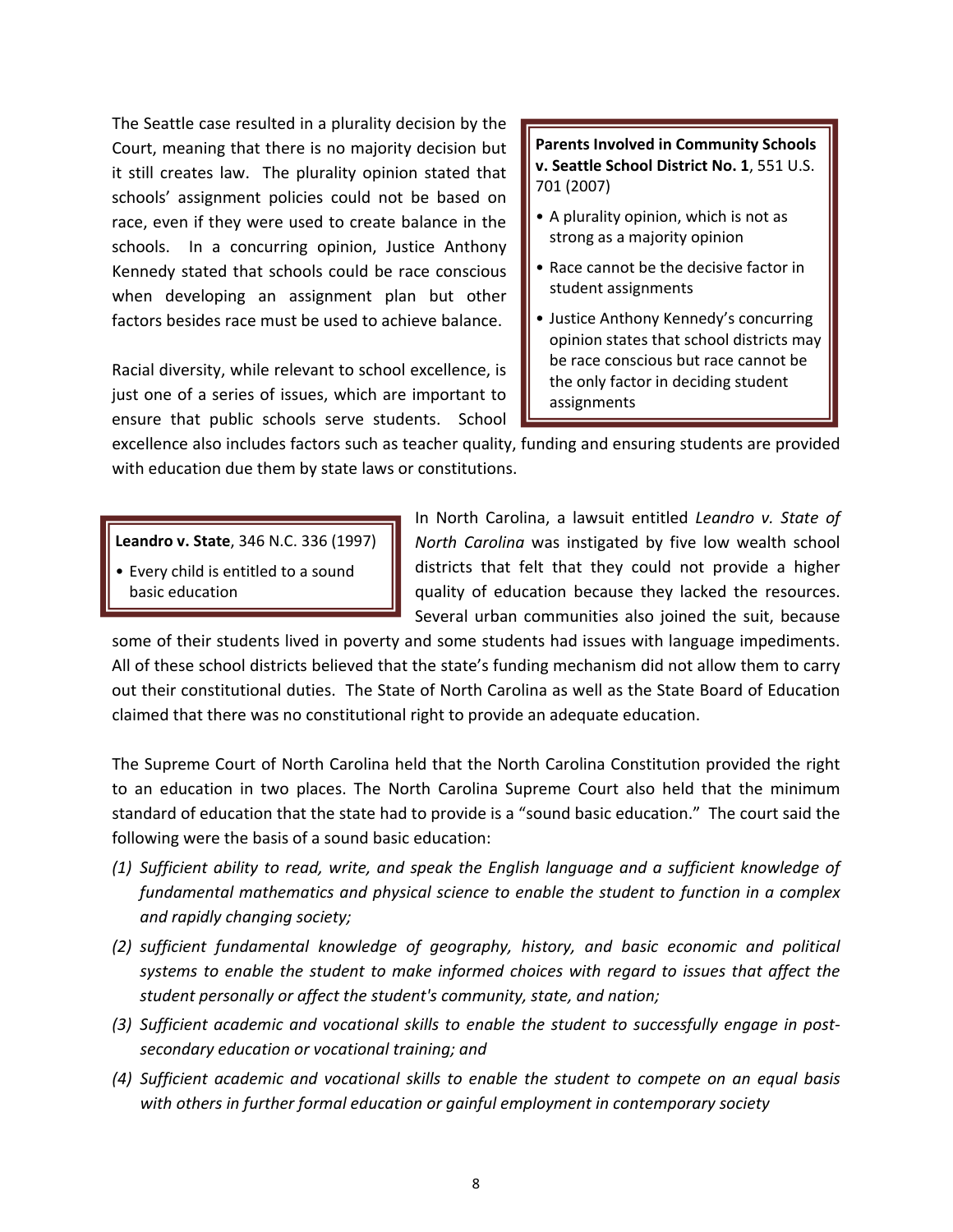The court did say that the way the state funded school systems was constitutional and that there is no right to equivalent funding. Following the North Carolina Supreme Court ruling that students had a constitutional right to a sound basic education, the case returned to a trial court to litigate what should be provided to students.

In a series of rulings, Judge Howard Manning ruled that:

- A sound basic education included that the minimum academic performance level of a student is Level III or above
- Each public school in North Carolina is capable of having 90% of its students at Level III or above
- Students who drop out are not receiving the constitutional right to a sound basic education
- Students who are at risk shall be provided with pre‐Kindergarten programs
- Each school must be provided with competent, certified and well‐trained teachers and principals
- Each school district must have the necessary resources to provide sufficient support to the students, teachers and principals.<sup>16</sup>

The North Carolina Supreme Court upheld every ruling except the requirement of pre‐Kindergarten programs.

Diversity is only one part of school excellence. It is also important to know that North Carolina has standards that the state must adhere to in order to provide the sound basic education to which each student has a right. School excellence exists in equity, fairness and diversity.

# **Race in American Public Schools: Rapidly Resegregating School Districts17**

This study by the Harvard Civil Rights Project confirms that the resegregation efforts we have seen in North Carolina school districts such as Wake, Charlotte‐Mecklenburg, and New Hanover are part of a clear national trend – over the past twenty-five years nearly all school districts have become more segregated. Almost twenty-five years of efforts towards integration have been undone as courts have ended desegregation orders and forbidden the use of racially conscious student assignment plans. From the early 1970s to the late 1980s, districts in the South had the highest levels of black‐white integration in the nation. From 1986‐2000, the districts that have been most rapidly resegregating are in the South.

## **Key Findings**

- Districts that show the least segregation are predominantly in the South, probably due to lingering effects of desegregation plans.
- The lowest levels of integration are in districts with either no desegregation plan or where the courts rejected a city‐suburban plan.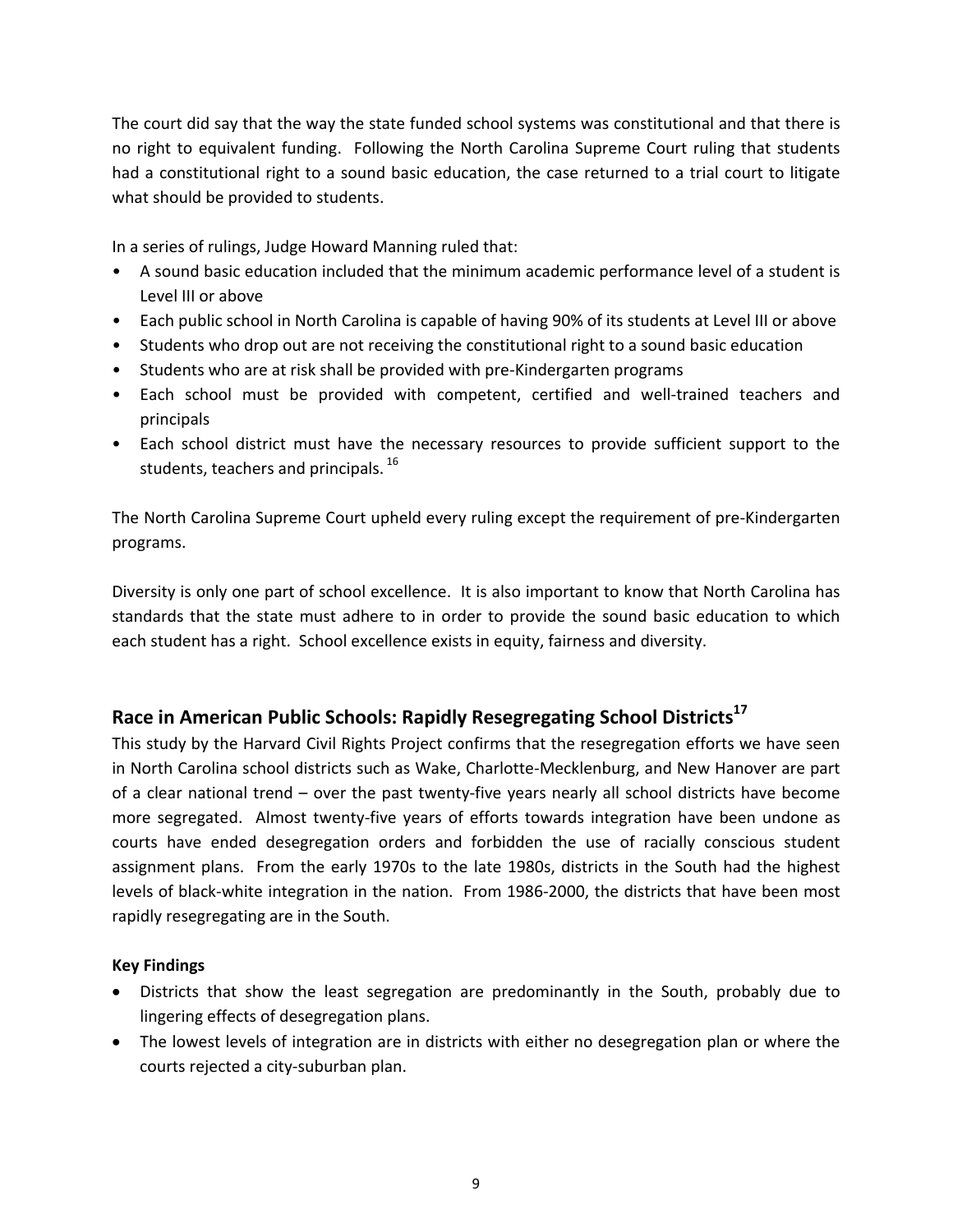- The highest levels of integration are in Southern districts with city-suburban plans. However, all of these districts are no longer required to integrate under court order. These districts currently show a trend toward resegregating.
- White students have become more segregated from black and Latino students even though school enrollment has become more diverse.

## **Differential Access to Middle Income Peers and the Racial Achievement Gap**

The Harvard Civil Rights Project report on resegregation makes it clear that resegregation in North Carolina is part of a national trend. In North Carolina, this increase in segregation is accompanied by achievement disparities between black and white students as measured by the End of Course Composite for all subjects (black‐white achievement gap). Racially isolated schools are most often schools with high poverty.<sup>18</sup> High poverty schools depress the academic achievement of all students who attend those schools.<sup>19</sup> The tables below<sup>20</sup> demonstrate two critical realities:

- 1) Black students in North Carolina attend school with fewer middle income students than their white counterparts; and
- 2) The black-white achievement gap is related to the differential access to middle-income peers between black and white students.

### **Overall Trends**

Black students in North Carolina attend school with 11% fewer middle income peers than do white students. The table clearly shows the relationship between access to middle‐income peers and the black‐white achievement gap. In districts where black students have equal or better access to middle income students than white students, the achievement gap drops to 22.88% from the statewide average of 25.4%. Conversely, where black students have 40% less access to middle‐income students than white students, the achievement gap rises to 28.8%. Thus, **the achievement gap is 26% higher in districts where black students have 40% less access to middle‐income students than**

| <b>Black-White Achievement</b> |        |
|--------------------------------|--------|
| Gap                            |        |
| <b>Black Student</b>           |        |
| <b>Access</b>                  | 22.88% |
| <b>Equal/Greater</b>           |        |
| <b>Black Student</b>           |        |
| <b>Access Over 40%</b>         | 28.8%  |
| Less                           |        |
| <b>Statewide</b>               | 25.4%  |
| <b>Achievement Gap</b>         |        |

**do their white counterparts in comparison to districts where there is equal access to middle‐ income peers for black and white students.**

This data only takes into account segregation that is occurring at the school level. It does not capture segregation that is likely occurring *within* schools. Black students are likely far more socio‐ economically segregated than this information suggests, further accounting for the black-white achievement gap.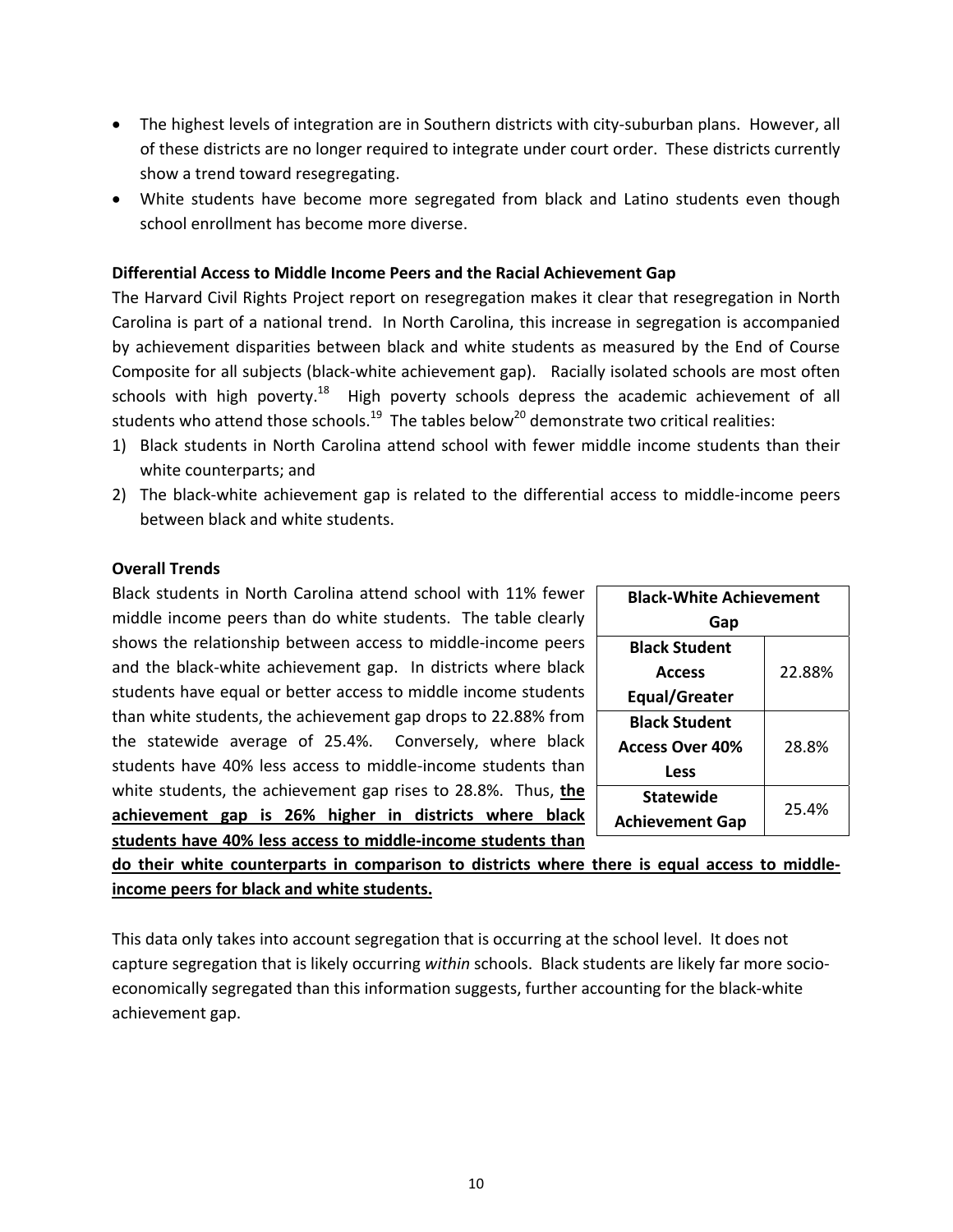## **Summary of Key Findings**

- School districts in North Carolina expose black students to about 11% less middle-income students than white students are exposed to.
- School districts with an achievement gap lower than the state average provide black students access to only 7.4% fewer middle income peers than white students; in contrast, districts with an achievement gap higher than the state average provide black students access to 16.3% fewer middle income peers than white students.
- Nearly 1 in 5 districts in the state are providing black students 25% less access to middle‐income peers than white students.
- About 1 in 4 districts expose black students to only 5% fewer middle-income students than white students are exposed to.
- In several districts, white students are exposed to almost twice as many middle income peers than are black students.
- In districts with a black-white achievement gap below 20%, black students' access to middleincome peers is nearly identical to that of white students.
- In districts with a black-white achievement gap above 30%, black students' access to middleincome peers is 17% less than white students' access.
- Districts that assign white students to predominantly middle‐income schools and black students to predominantly poor schools appear to be making their achievement gaps wider.
- Districts providing the least access to minority students have achievement gaps that are well above the state average.
- There are 86 "racially‐isolated" high schools in North Carolina where the percentage of black students at least 20 percentage points higher than the percentage of the black student population in the district. This represents 16% of the 538 high schools in North Carolina.
- Different levels of access to middle-income peers between white and black students within schools likely further influence the black‐white achievement gap.

 $<sup>5</sup>$  George Wallace, "Civil Rights Movement: Fraud, Sham and Hoax," July 4, 1964,</sup> www.fordham.edu/halsall/mod/1964WALLACE.html.

  $1$  Cash Michaels, "New Hanover County School Board Member Wants State Anti-Segregation Law 'Overturned,'" Wilmington Journal, September 15, 2010.

 $2$  North Carolina Senate Bill 897, signed into law by Governor Beverly Perdue, June 30, 2010.

<sup>&</sup>lt;sup>3</sup> Janice Cavenaugh to Carolyn Justice and Danny McComas, September 3, 2010. Quoted in Wilmington Journal, September 15, 2010

<sup>4</sup> James Baldwin, "As Much Truth As One Can Bear," New York Times Book Review, January 14, 1962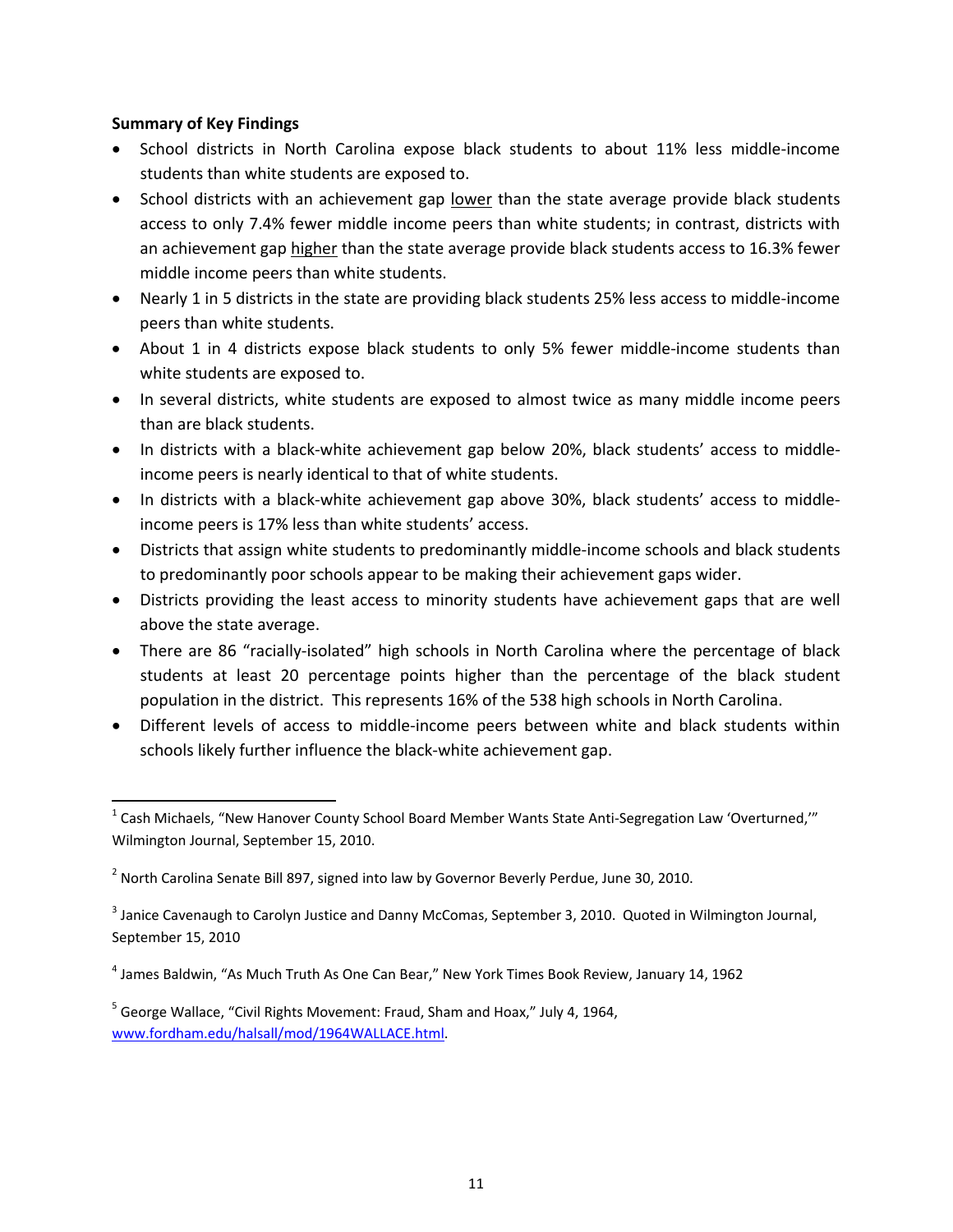<u> 1989 - Johann Stoff, amerikansk politiker (d. 1989)</u>  $6$  James M. Naughton, "Agnew Pledges the South a Seat on the Supreme Court," New York Times, October 27, 1970. The slogan appears in segregation campaigns North and South. See Richard Perlstein, Nixonland: The Rise of a President and the Fracturing of a Nation, (New York: Scribner, 2008), 134‐135, 233

 $7$  Gerald Grant, Hope and Despair in the American City: Why There Are No Bad School in Raleigh, (Cambridge: Harvard University Press, 2009), 159‐160

<sup>8</sup> Davison Douglas, Reading, Writing and Race: The Desegregation of the Charlotte Schools, (Chapel Hill: University of North Carolina Press, 1995), 21‐23

<sup>9</sup> Civilities and Civil Rights : Greensboro, North Carolina, and the Black Struggle for Freedom by William Henry Chafe, Oxford University Press, New York, 1980. It should be noted that three of the 15‐committee members were African Americans, each of them state employees dependent on state funds for their livelihood.

 $10$  Kelly Alexander, "Implementation of the United States Supreme Court Decision of May 17, 1954, in North Carolina," 11, Kelly Alexander Papers, University of North Carolina‐Charlotte

 $11$  Id.

<sup>12</sup> Robert R. Korstad & James L. Leloudis, To Right These Wrongs, (Chapel Hill: University of North Carolina Press, 2010), 34

 $13$  Id.

<sup>14</sup> Davison Douglas, Reading, Writing and Race: The Desegregation of the Charlotte Schools, (Chapel Hill: University of North Carolina Press, 1995), 72

<sup>15</sup> Douglas, Reading, Writing and Race, 109, 120

<sup>16</sup> All of Judge Manning's orders were accessed from National Access Network, Teachers College, Columbia University, http://www.schoolfunding.info/states/nc/lit\_nc\_Hoke.php3 (last accessed September 30, 2010)

<sup>17</sup> Erica Frankenberg and Chungmei Lee, Race in American Public Schools: Rapidly Resegregating School Districts (2002), Harvard Civil Rights Project, available at http://civilrightsproject.ucla.edu/research/k‐12‐ education/integration-and-diversity/race-in-american-public-schools-rapidly-resegregating-schooldistricts/frankenberg‐rapidly‐resegregating‐2002.pdf

<sup>18</sup> Anurima Bhargava et al., NAACP Legal Def. and Educ. Fund, Inc. & The Civil Rights Project, "Still looking to the future: Voluntary K‐12 School Integration" 14 (2008)

<sup>19</sup> James S. Coleman, et al, "Equality of Educational Opportunity" 21-22 (1966); Richard Kahlenberg, "All Together Now"(2001); *The Future of Brown v. Board of Education: Economic Integration of the Public Schools,* 117 Harv. L. Rev. 1355‐56 (2004)

<sup>20</sup> Data derived from Draft Memo from Derek Black to the University of North Carolina School of Law Center for Civil Rights on Study of Differential Access to Middle Income Peers and the Effect on Achievement Gaps, July 22, 2010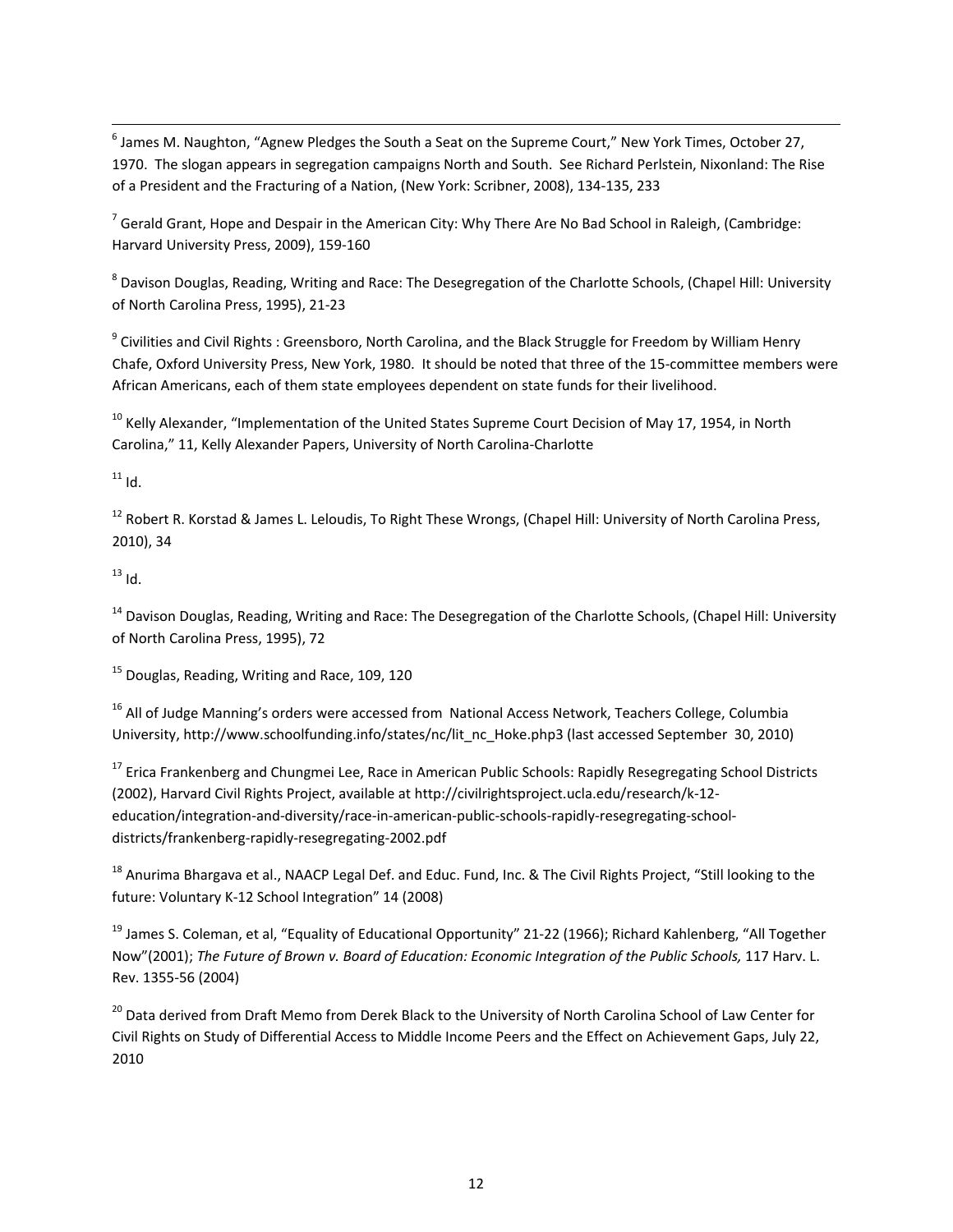October 2010

\*Schools considered "racially identifiable" if the % of black students within the school was at least 20% more than the black student population in the district.

\*\*Schools offering grades 9‐12, not including special education schools.

|                                |                          |                            | Number of                                 | Number of                             |                            | % Black Exposed              | % White Exposed to               |                         |                                              |
|--------------------------------|--------------------------|----------------------------|-------------------------------------------|---------------------------------------|----------------------------|------------------------------|----------------------------------|-------------------------|----------------------------------------------|
| <b>School Districts</b>        | students<br><b>Black</b> | % Black Within<br>District | schools<br>high                           | <b>dentifiable</b><br><b>Racially</b> | ldentifiable<br>% Racially | to Middle Income<br>Students | Viddle Income<br><b>Students</b> | Reduce Lunch<br>% Free/ | <b>Achievement Gap</b><br><b>Black/White</b> |
| ALAMANCE-BURLINGTON            | 5,995                    | 26.60%                     | $\infty$                                  |                                       | 25.00%                     | 44.15%                       | 61.77%                           | 47.97%                  | 25.10%                                       |
| ALEXANDER COUNTY               | 385                      | 6.89%                      |                                           | $\circ$                               | 96000                      | na                           | n/a                              | 47.46%                  | n/a                                          |
| ALEGHANY COUNTY                | 57                       | 3.72%                      |                                           | $\circ$                               | 0.00%                      | 38.40%                       | 38.46%                           | 61.62%                  | 9.80%                                        |
| ATNUOO NOSNA                   | 2,460                    | 61.65%                     | 4                                         | ∸                                     | 25.00%                     | 23.35%                       | 32.12%                           | 73.50%                  | 34.70%                                       |
| <b>ASHE COUNTY</b>             | $\overline{8}$           | 2.49%                      |                                           | $\circ$                               | 0.00%                      | 44.02%                       | 45.11%                           | 55.21%                  | 45.90%                                       |
| <b>AVERY COUNTY</b>            | ಜ                        | 1.689 <sub>6</sub>         |                                           | 0                                     | 96000                      | 40.38%                       | 44.06%                           | 56.77%                  | n/a                                          |
| BEAUFORT COUNTY                | 2,770                    | 38.10%                     | $\overline{4}$                            |                                       | 25.00%                     | 33.10%                       | 40.87%                           | 62.69%                  | 25.80%                                       |
| <b>BERTIE</b><br><b>COUNTY</b> | 2,566                    | 86.22%                     |                                           | $\circ$                               | 0.00%                      | 20.14%                       | 19.44%                           | 79.51%                  | 15.60%                                       |
| <b>BLADEN COUNTY</b>           | 2,420                    | 46.69%                     | $\sim$ $\sim$ $\sim$ $\sim$ $\sim$ $\sim$ | $\circ$                               | 0.00%                      | 28.78%                       | 33.55%                           | 70.01%                  | 14.70%                                       |
| BRUNSWICK COUNTY               | 2,676                    | 22.61%                     |                                           | $\circ$                               | 9600.0                     | 39.26%                       | 42.57%                           | 58.96%                  | 21.80%                                       |
| BUNCOMBE COUNTY                | 2,707                    | $10.47\%$                  |                                           | $\circ$                               | 96000                      | 51.12%                       | 54.47%                           | 46.75%                  | 29.20%                                       |
| <b>ASHEVILLE CITY</b>          | 1,521                    | 40.69%                     |                                           |                                       | 33.33%                     | 50.33%                       | 55.68%                           | 46.88%                  | 46.90%                                       |
| BURKE COUNTY                   | 1,387                    | 9.91%                      |                                           | $\circ$                               | 96000                      | 40.09%                       | 44.91%                           | 56.11%                  | 26.00%                                       |
| <b>CABARRUS COUNTY</b>         | 5,804                    | 20.92%                     | 6                                         |                                       | 11.11%                     | 62.46%                       | 67.03%                           | 35.07%                  | 22.20%                                       |
| KANNAPOLIS CITY                | 1,677                    | 32.63%                     |                                           | $\circ$                               | 96000                      | 27.60%                       | 28.00%                           | 73.16%                  | 20.10%                                       |
| CALDWELL COUNTY                | 1,218                    | 9.32%                      |                                           | $\circ$                               | 0.00%                      | 38.89%                       | 49.39%                           | 52.08%                  | 19.10%                                       |
| CAMDEN COUNTY                  | 302                      | 15.93%                     | N <sub>o</sub>                            | $\circ$                               | 0.00%                      | 72.68%                       | 72.59%                           | 27.43%                  | 25.10%                                       |
| <b>CARTERET COUNTY</b>         | 945                      | 11.42%                     | 4                                         | $\circ$                               | 0.00%                      | 55.66%                       | 59.57%                           | 41.20%                  | 24.80%                                       |
| CASWELL COUNTY                 | 1,330                    | 41.73%                     |                                           | $\circ$                               | 96000                      | 39.96%                       | 41.29%                           | 59.45%                  | 16.80%                                       |
| CATAWBA COUNTY                 | 1,725                    | 9,80%                      |                                           | $\circ$                               | 0.00%                      | 56.00%                       | 60.89%                           | 40.62%                  | 27.20%                                       |
| HICKORY CITY                   | 1,302                    | 28.72%                     | N <sub>N</sub>                            |                                       | 50.00%                     | 38.71%                       | 44.36%                           | 59.00%                  | 38.10%                                       |
| NEWTON-CONOVER                 | 644                      | 22.41%                     |                                           | $\circ$                               | 0.00%                      | 42.26%                       | 43.74%                           | 57.29%                  | 26.30%                                       |
| CHATHAM COUNTY                 | 1,458                    | 18.88%                     | 40                                        | $\circ$                               | 0.00%                      | 52.04%                       | 62.89%<br>38.23%                 | 46.77%                  | 30.70%                                       |
| <b>CHEROKEE COUNTY</b>         | $\frac{1}{33}$           | 3.72%                      |                                           | 0                                     | 0.00%                      | 42.32%                       |                                  | 81.96%                  | 43.20%                                       |
| <b>EDENTON/ANNAN</b>           | 1,097                    | 45.82%                     |                                           | $\circ$                               | 0.00%                      | 43.14%                       | 43.38%                           | 56.84%                  | 35.00%                                       |
| CLAY COUNT                     | 27                       | 1.94%                      |                                           | $\circ$                               | 0.00%                      | 45.46%                       | 46.72%                           | 53.33%                  | n/a                                          |
| CLEVELAND COUNTY               | 4,960                    | 29.94%                     | ပ္စ္                                      | $\mathsf{N}$                          | 40.00%                     | 42.43%                       | 47.36%                           | 54.52%                  | 23.10%                                       |
| COLUMBUS COUNTY                | 2,495                    | 36.29%                     |                                           | $\circ$                               | 0.00%                      | 26.86%                       | 36.07%                           | 67.55%                  | 21.90%                                       |
| <b>WHITEVILLE CITY</b>         | 1,152                    | 46.81%                     | 4 <sub>M</sub>                            | $\circ$                               | 0.00%                      | 35.69%                       | 36.34%                           | 64.03%                  | 31.30%                                       |
| <b>CRAVEN COUNTY</b>           | 5,294                    |                            | 4                                         | $\circ$                               | 0.00%                      | 43.57%                       | 49.80%                           | 52.99%                  | 25.60%                                       |
| CUMBERLAND COUNTY              | 27,690                   | 36.00%<br>52.12%           | 20                                        | 4                                     | 20.00%                     | 41.16%                       | 50.71%                           | 54.94%                  | 23.80%                                       |
| CURRITUCK COUNTY               | 418                      | 10.43%                     | ∸                                         | 0                                     | 9600.0                     | 65.54%                       | 67.18%                           | 33.09%                  | $12.10\%$                                    |
| DARE COUNTY                    | 278                      | 5.77%                      |                                           | $\circ$                               | 0.00%                      | $61.11\%$                    | 67.84%                           | 33.24%                  | 13.60%                                       |
| <b>DAVIDSON COUNTY</b>         | 026                      | 4.69%                      | $4\alpha$                                 | 0                                     | 0.00%                      | 65.05%                       | 63.64%                           | 36.37%                  | 19.30%                                       |
| LEXINGTON CITY                 | 1,286                    | 41.51%                     |                                           | $\circ$                               | 0.00%                      | 15.54%                       | 15.48%                           | 85.23%                  | 33.80%<br>21.60%                             |
| HOMASVILE CITY                 | 1,221                    | 47.77%                     |                                           | $\circ$                               | 0.00%                      | 12.53%                       | 10.49%                           | 88.78%                  |                                              |
| DAVIE COUNTY                   | 664                      | 9.98%                      | ပာ   ယ                                    | $\circ$                               | 0.00%                      | 54.95%                       | 62.00%                           | 39.71%                  | 34.10%                                       |
| DUPLIN COUNTY                  | 2.677                    | 30.10%                     |                                           | ュト                                    | 40.00%                     | 28.13%                       | 37.99%                           | 69.22%                  | 24.90%                                       |
| DURHAM COUNTY                  | 18,404                   | 56.99%                     | $\vec{z}$                                 |                                       | 58.33%                     | 44.45%                       | 61.27%                           | 53.01%                  | 38.20%                                       |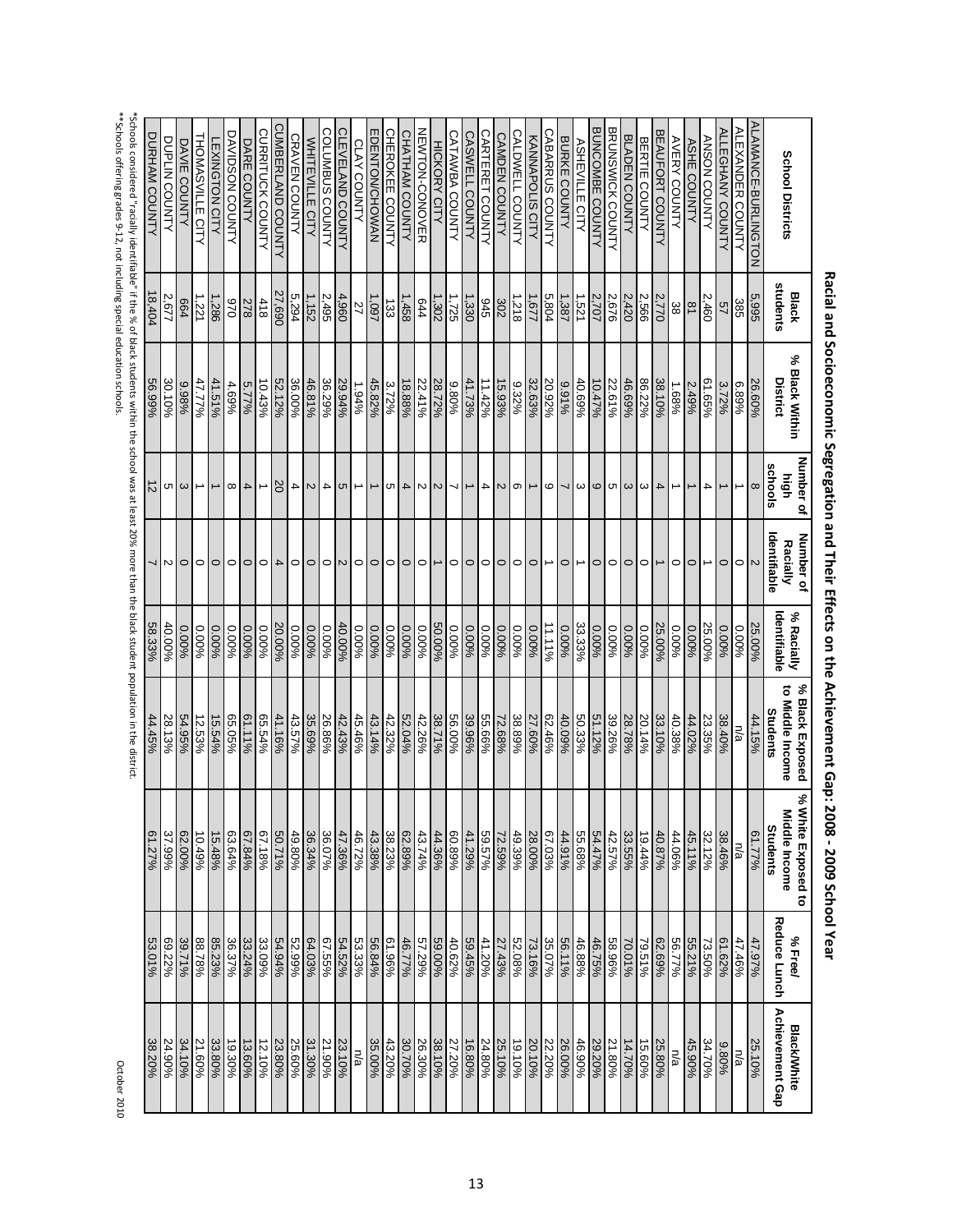October 2010

\*Schools considered "racially identifiable" if the % of black students within the school was at least 20% more than the black student population in the district.

\*\*Schools offering grades 9‐12, not including special education schools.

|                            |                          |                            | Number of                              | Number of                      |                            | % Black Exposed                     | % White Exposed to              |                           |                                              |
|----------------------------|--------------------------|----------------------------|----------------------------------------|--------------------------------|----------------------------|-------------------------------------|---------------------------------|---------------------------|----------------------------------------------|
| <b>School Districts</b>    | students<br><b>Black</b> | % Black Within<br>District | schools<br>high                        | dentifiable<br><b>Racially</b> | ldentifiable<br>% Racially | to Middle Income<br><b>Students</b> | iddle Income<br><b>Students</b> | Reduce Lunch<br>% Free/   | <b>Achievement Gap</b><br><b>Black/White</b> |
| EDGECOMBE COUNTY           | 4,326                    | 59.03%                     | cл                                     |                                | 40.00%                     | 24.92%                              | 30.32%                          | 73.69%                    | 24.30%                                       |
| FORSYTH COUNTY             | 18,420                   | 35.55%                     | $\stackrel{\rightharpoonup }{\infty }$ | $\prec$                        | 38.89%                     | 41.14%                              | 65.74%                          | 49.26%                    | 36.80%                                       |
| FRANKLIN COUNTY            | 3,013                    | 35.55%                     | ω                                      | $\circ$                        | 9600'0                     | 45.90%                              | 48.56%                          | 53.00%                    | 23.50%                                       |
| <b>GASTON COUNTY</b>       | 7,346                    | 22.64%                     | $\overrightarrow{0}$                   | $\sim$                         | 20.00%                     | 35.76%                              | 50.01%                          | 54.24%                    | 25.00%                                       |
| GATES COUNTY               | 751                      | 38.99%                     |                                        | $\circ$                        | 0.00%                      | 52.63%                              | 51.90%                          | 47.99%                    | 17.40%                                       |
| GRAHAM COUNTY              | Z2                       | 1.90%                      | ∸                                      | $\circ$                        | 0.00%                      | 39.59%                              | 40.79%                          | 59.34%                    | n/a                                          |
| <b>GRANVILLE COUNTY</b>    | 3,362                    | 37.93%                     | ∼                                      | $\circ$                        | 0.00%                      | 46.98%                              | 53.87%                          | 49.51%                    | 20.10%                                       |
| GREENE COUNTY              | 1,527                    | 45.68%                     |                                        | $\circ$                        | 0.00%                      | 26.28%                              | 26.69%                          | 74.50%                    | 25.10%                                       |
| GUILFORD COUNTY            | 32,765                   | 45.81%                     | $\frac{2}{8}$                          | თ                              | 21.43%                     | 39.68%                              | 63.60%                          | 50.90%                    | 32.90%                                       |
| HALIFAX COUNTY             | 3,792                    | 88.00%                     | $\sim$                                 | $\circ$                        | 0.00%                      | $14.88\%$                           | 10.39%                          | 85.98%                    | 20.80%                                       |
| ROANOKE RAPIDS CITY        | <b>693</b>               | 23.36%                     | $\sim$                                 | $\circ$                        | 9600.0                     | 53.19%                              | 54.84%                          | 45.69%                    | 22.00%                                       |
| WELDON CITY                | 342                      | 96.12%                     | →                                      | $\circ$                        | 0.00%                      | 22.88%                              | 8.65%                           | 76.96%                    | 15.90%                                       |
| HARNETT COUNTY             | 6,084                    | 32.17%                     | ပ္စ                                    |                                | 20.00%                     | 45.78%                              | 48.61%                          | 53.07%                    | 25.20%                                       |
| HAYWOOD COUNTY             | 222                      | 2.81%                      |                                        | $\circ$                        | $0.00\%$                   | 53.36%                              | 56.44%                          | 43.72%                    | 19.30%                                       |
| HENDERSON COUNTY           | 1,139                    | 8.56%                      | $4\sqrt{2}$                            | 0                              | 9600.0                     | 46.28%                              | 54.76%                          | 47.88%                    | 24.50%                                       |
| HERTFORD COUNTY            | 2,626                    | 82.47%                     | $\sim$                                 | $\circ$                        | 0.00%                      | 17.29%                              | 16.73%                          | 82.95%                    | 19.30%                                       |
| HOKE COUNTY                | 3,352                    | 43.99%                     | $\omega$                               |                                | 33.33%                     | 36.57%                              | 41.35%                          | 64.84%                    | 20.10%                                       |
| HYDE COUNTY                | 250                      | 39.68%                     | $\sim$                                 | 0                              | 0.00%                      | 25.62%                              | 49.20%                          | 61.89%                    | 40.00%                                       |
| <b>REDELL-STATE SVILLE</b> | 3,606                    | 16.90%                     | ∞                                      | N                              | 25.00%                     | 47.27%                              | 66.42%                          | 38.57%                    | 31.00%                                       |
| MOORESVILLE CITY           | <b>296</b>               | 17.89%                     |                                        | $\circ$                        | 0.00%                      | 66.89%                              | 66.83%                          | 33.28%                    | 20.50%                                       |
| JACKSON COUNTY             | 68                       | 2.40%                      | ω                                      | 0                              | 0.00%                      | 47.54%                              | 50.37%                          | 50.90%                    | 27.20%                                       |
| OHNSTON COUNTY             | 6,724                    | 21.42%                     | $\infty$                               |                                | 12.50%                     | 55.73%                              | 64.82%                          | 39.66%                    | 26.30%                                       |
| <b>DNES COUNTY</b>         | 179                      | 54.09%                     |                                        | $\circ$                        | 0.00%                      | 21.52%                              | 21.77%                          | 78.87%                    | 8.60%                                        |
| LEE COUNTY                 | 2,575                    | 26.61%                     | 4                                      |                                | 25.00%                     | 40.05%                              | 43.55%                          | 58.73%                    | 26.00%                                       |
| ENOIR COUNTY               | 4,642                    | 49.43%                     | (၂                                     | $\mathbf{v}$                   | 40.00%                     | 31.96%                              | 48.00%                          | 60.58%                    | 26.10%                                       |
| INCOLN COUNTY              | 1,153                    | 9.50%                      | $\circ$                                |                                | 16.67%                     | 47.28%                              | 57.80%                          | 44.84%                    | 27.90%                                       |
| MACON COUNTY               | 46                       | 2.20%                      | $\overline{\mathbf{4}}$                | $\circ$                        | 0.00%                      | 34.24%                              | 37.27%                          | 63.82%                    | 25.40%                                       |
| <b>MADISON COUNTY</b>      | $42$                     | 1.59%                      | ∸∣                                     |                                | 0.00%                      | 44.81%                              | 45.35%                          | 54.86%                    | n/a                                          |
| MARTIN COUNTY              | 2,016                    | 51.76%                     | 4                                      |                                | 25.00%                     | 27.24%                              | 45.97%                          | 64.10%                    | 25.50%                                       |
| MCDOWELL COUNTY            | 341                      | 5.23%                      | $\overline{c}$                         | $\circ$                        | 0.00%                      | 33.95%                              | 37.58%                          | 63.44%                    | 20.30%                                       |
| NECKLENBORG COONTY         | 61,093                   | 45.57%                     | 30                                     | ਠ                              | 33.33%                     | 41.35%                              | 71.99%                          | 48.81%                    | 24.20%                                       |
| MITCHELL COUNTY            | $\vec{q}$                | 9602.0                     | $\rightarrow$                          | $\circ$                        | 0.00%                      | 42.44%                              | 42.46%                          | 57.61%                    | 51.60%                                       |
| MONTGOMERY COUNTY          | 1,108                    | 25.16%                     | ω                                      | $\circ$                        | 0.00%                      | 29.90%                              | 33.13%                          | 71.96%                    | 26.30%                                       |
| MOORE COUNTY               | 2,727                    | 22.23%                     | $\overline{4}$                         | $\circ$                        | 0.00%                      | 53.99%                              | 60.00%                          | 43.58%                    | 32.30%                                       |
| NASH-ROCKA MOLNI           | 9,745                    | 54.95%                     | တ                                      |                                | 16.67%                     | 27.12%                              | 35.90%                          | 55.79%                    | 30.70%                                       |
| NEW HANOVER COUNTY         | 6,814                    | 28.28%                     | ┙                                      | $\sim$                         | 28.57%                     | 51.34%                              | 66.75%                          | 43.90%                    | 34.00%                                       |
| NORTHAMPTON COUNTY         | 2,067                    | 80.37%                     | $\omega$                               | $\circ$                        | 0.00%                      | 10.91%                              | 13.85%                          | 88.73%                    | 18.20%                                       |
| ONSLOW COUNTY              | 7,198                    | 30.29%                     | ┙                                      |                                | 14.29%                     | 55.58%                              | 57.76%                          |                           | 17.60%                                       |
| ORANGE COUNTY              | 1,475                    | 20.98%                     | $\omega$                               | $\circ$                        | 0.00%                      | 63.13%                              | 66.26%                          | $\frac{43.18\%}{35.33\%}$ | 25.10%                                       |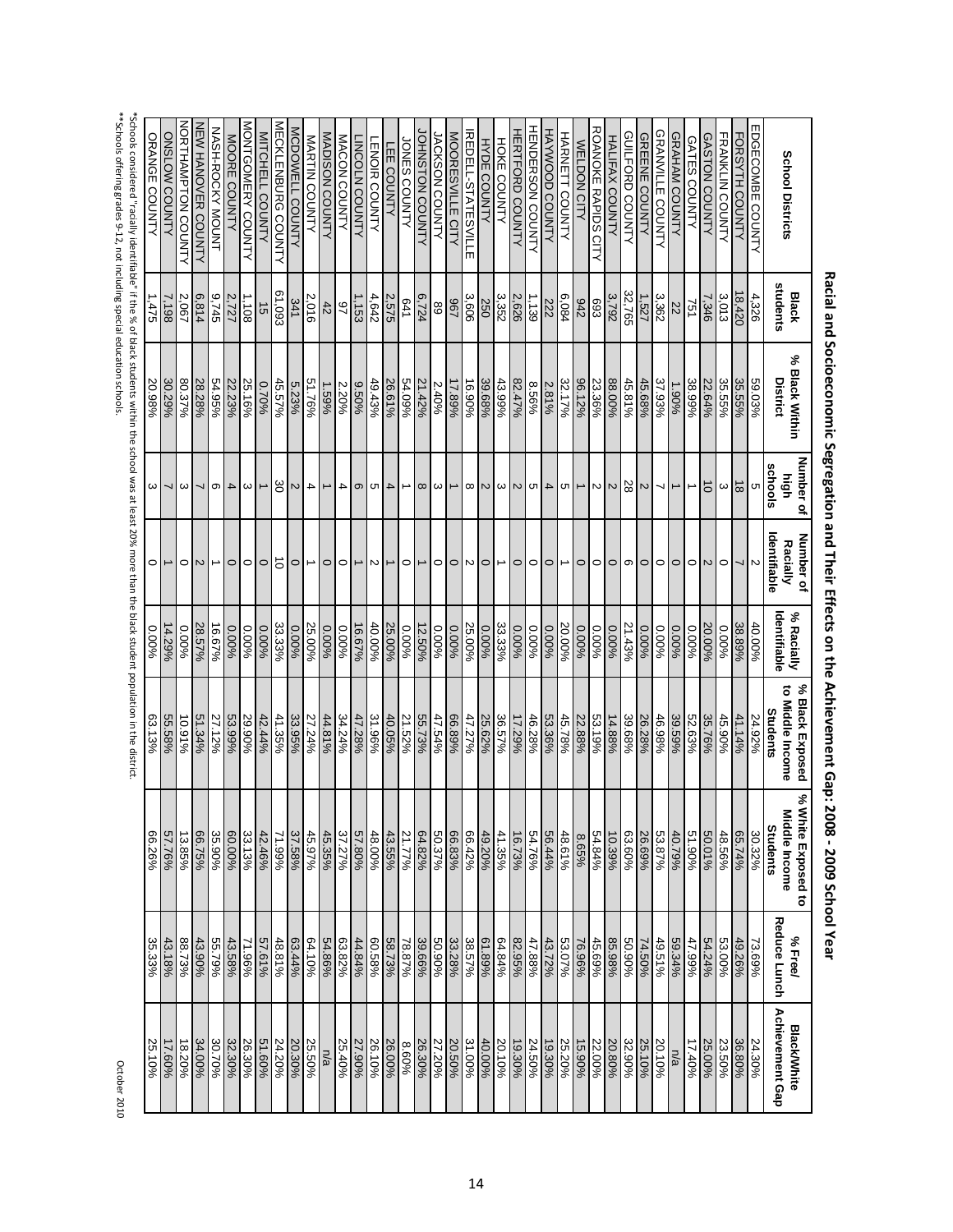October 2010

\*Schools considered "racially identifiable" if the % of black students within the school was at least 20% more than the black student population in the district. \*\*Schools offering grades 9‐12, not including special education schools.

| <b>School Districts</b>  | students<br><b>Black</b> | % Black Within<br>District | Number of<br>schools<br>high | ldentifiable<br>Number of<br><b>Racially</b> | ldentifiable<br>% Racially | to Middle Income<br>% Black Exposed<br>Students | % White Exposed to<br>Ξ<br>iddle Income<br><b>Students</b> | Reduce Lunch<br>% Free/ | <b>Achievement Gap</b><br><b>Black/White</b> |
|--------------------------|--------------------------|----------------------------|------------------------------|----------------------------------------------|----------------------------|-------------------------------------------------|------------------------------------------------------------|-------------------------|----------------------------------------------|
| CHAPEL HIL-CARABORO      | 2,324                    | 19.98%                     | 4                            | $\circ$                                      | 0.00%                      | 74.17%                                          | 75.15%                                                     | 25.37%                  | 40.80%                                       |
| PAMLICO COUNTY           | 425                      | 29.62%                     |                              | $\circ$                                      | 96000                      | 46.38%                                          | 47.25%                                                     | 53.14%                  | 20.20%                                       |
| PASQUOTANK COUNTY        | 2,943                    | 48.20%                     | $\omega$                     | ∸                                            | 33.33%                     | 41.22%                                          | 45.87%                                                     | 56.70%                  | 27.30%                                       |
| PENDER COUNTY            | 1,890                    | 23.06%                     | יט.                          | ∸                                            | 20.00%                     | 34.10%                                          | 50.91%                                                     | 54.74%                  | 24.90%                                       |
| <b>PERQUIMANS COUNTY</b> | 089                      | 33.41%                     |                              |                                              | 0.00%                      | 34.71%                                          |                                                            | 65.72%                  | 24.00%                                       |
| PERSON COUNTY            | 2,043                    | 38.47%                     |                              | $\circ$                                      | 0.00%                      | 44.14%                                          | 34.27%<br>52.00%                                           | 84.94%                  | 26.70%                                       |
| PITT COUNTY              | 12,095                   | 52.03%                     | $\sigma$                     | $\circ$                                      | 0.00%                      | 44.40%                                          | 53.13%                                                     | 52.64%                  | 32.70%                                       |
| POLK COUNTY              | 569                      | 10.80%                     |                              | $\circ$                                      | 0.00%                      | 48.97%                                          | 48.72%                                                     | 51.60%                  | 28.80%                                       |
| RANDOLPH COUNTY          | 348                      | 7.12%                      | O <sub>1</sub>               | $\circ$                                      | 0.00%                      | 46.07%                                          | 53.53%                                                     | 48.31%                  | 26.60%                                       |
| <b>ASHEBORO CITY</b>     | 893                      | 19.53%                     | $\rightarrow$                | $\overline{\phantom{0}}$                     | 0.00%                      | 40.95%                                          | 44.13%                                                     | 59.67%                  | 37.10%                                       |
| <b>AIGHNOND COUNTY</b>   | 3,290                    | 42.18%                     |                              |                                              | 33.33%                     | 28.93%                                          | 29.45%                                                     | 71.36%                  | 25.60%                                       |
| ROBESON COUNTY           | 7,128                    | 29.96%                     |                              |                                              | 0.00%                      | %12.61                                          | 26.98%                                                     | 78.10%                  | 18.20%                                       |
| ROCKINGHAM COUNTY        | 3,747                    | 26.52%                     | $\sim$ 0 $\sigma$ $\omega$   | ⇔∣∸∣ం                                        | 20.00%                     | 39.32%                                          | 48.46%                                                     | 54.96%                  | 20.50%                                       |
| ROWAN-SALISBURY          | 4,817                    | 23.03%                     |                              |                                              | 42.86%                     | 37.66%                                          | 53.53%                                                     | 51.48%                  | 25.20%                                       |
| RUTHERFORD COUNTY        | 1,614                    | 17.16%                     | ហ ហ                          | $\circ$                                      | 0.00%                      | 35.72%                                          | 39.15%                                                     | 61.81%                  | 25.50%<br>22.10%                             |
| SAMPSON COUNTY           | 2,377                    | 27.99%                     |                              |                                              | 0.00%                      | 31.92%                                          | 38.41%                                                     | 65.72%                  |                                              |
| CLINTON CITY             | 1,418                    | 45.64%                     | $\rightarrow$                | $\overline{\phantom{0}}$                     | 0.00%                      | 36.53%                                          | 36.32%                                                     | 63.82%                  | 33.40%                                       |
| SCOTLAND COUNTY          | 3,271                    | 48.95%                     | ာ   ဖ                        |                                              | 1.119                      | 24.99%                                          | 31.18%                                                     | 72.37%                  | 25.90%                                       |
| STANLY COUNTY            | 571                      | 16.74%                     |                              | $\mathsf{N}$                                 | 33.33%                     | 39.04%                                          | 52.98%                                                     | 49.87%                  | 31.30%                                       |
| <b>STOKES COUNTY</b>     | 478                      | 6.63%<br>5.46%             | $\overline{\phantom{a}}$     | $\circ$                                      | 0.00%                      | 55.59%                                          | 58.34%                                                     | 42.00%                  | 22.40%                                       |
| SURRY COUNTY             | 477                      |                            | $\overline{4}$               | $\circ$                                      | 0.00%                      | 38.57%                                          | 43.96%                                                     | 57.58%                  | 18.30%                                       |
| ELKIN CITY               | $\approx$                | $6.41\%$                   | ∸                            | $\circ$                                      | 9600.0                     | 64.87%                                          | 64.59%                                                     | 35.02%                  | 13.80%                                       |
| MOUNT AIRY CITY          | 272                      | $9'$ <sub>0</sub><br>$+9'$ | ∸                            | $\circ$                                      | 0.00%                      | 40.95%                                          | 43.44%                                                     | 57.72%                  | 21.50%                                       |
| SWAIN COUNTY             | 23                       | 1.21%                      | $\sim$                       | $\circ$                                      | 9600.0                     | 50.81%                                          | 42.50%                                                     | 58.20%                  | n/a                                          |
| RANSYLVANIA COUNTY       | 376                      | 9.99%                      | $\omega$                     | $\circ$                                      | 0.00%                      | 48.60%                                          | 49.89%                                                     | 50.46%                  | 14.90%                                       |
| <b>YRRELL COUNTY</b>     | 255                      | 42.86%                     | ∸                            | $\circ$                                      | 0.00%                      | 28.44%                                          | 28.78%                                                     | 71.62%                  | 22.10%                                       |
| UNION COUNTY             | 6,467                    | 9610.21                    | ⇉                            | $\omega$                                     | 27.27%                     | 57.19%                                          | 76.50%                                                     | 30.28%                  | 25.40%                                       |
| VANCE COUNTY             | 5,003                    | 9665.59                    | $\boldsymbol{\omega}$        | ∸                                            | 33.33%                     | 15.71%                                          | 19.77%                                                     | 83.88%                  | 22.90%                                       |
| <b>WAKE COUNTY</b>       | 42,197                   | 30.64%                     | 24                           | CΠ                                           | 20.83%                     | 61.87%                                          | 71.90%                                                     | 32.95%                  | 32.50%                                       |
| <b>NARREN COUNTY</b>     | 1,936                    | 72.97%                     | N                            | $\circ$                                      | 0.00%                      | 21.51%                                          | 23.76%                                                     | 78.22%                  | 30.70%                                       |
| WASHINGTON COUNTY        | 1,454                    | 24.11%                     | $\sim$                       | $\circ$                                      | 0.00%                      | 18.43%                                          | 19.22%                                                     | 81.65%                  | 23.50%                                       |
| WATAUGA COUNTY           | 153                      | 3.41%                      | $\rightarrow$                | $\circ$ 0                                    | 9600'0                     | 66.75%                                          | 66.79%                                                     | 33.39%                  | 16.20%                                       |
| WAYNE COUNTY             | 8,215                    | 42.38%                     | $\vec{\bullet}$              |                                              | 30.00%                     | 30.86%                                          | 48.21%                                                     | 61.08%                  | 24.40%                                       |
| <b>WILKES COUNTY</b>     | 069                      | 6.85%                      | UТ                           | $\circ$                                      | 0.00%                      | 39.16%                                          | 41.93%                                                     | 58.93%                  | 20.70%                                       |
| <b>WILSON COUNTY</b>     | 6,353                    | 50.25%                     | 4                            | $\rightarrow$                                | 25.00%                     | 29.82%                                          | 41.40%                                                     | 65.81%                  | 30.50%                                       |
| YADKIN COUNTY            | 331                      | 5.50%                      | 4                            | $\circ$                                      | 0.00%                      | 48.00%                                          | 52.22%                                                     | 48.95%                  | 32.00%                                       |
| YANCEY COUNTY            | 89                       | 2.75%                      |                              | $\circ$                                      | 0.00%                      | 44.71%                                          | 46.95%                                                     | 53.53%                  | -1.40%                                       |
| <b>State Totals</b>      | 444,870                  | 31.20%                     | 538                          | 8                                            | 15.99%                     | 40.89%                                          | 46.36%                                                     | 49.85%                  | 25.43%                                       |
|                          |                          |                            |                              |                                              |                            |                                                 |                                                            |                         |                                              |

# **Racial and Socioeconomic Segregation and Their Effects on the Achievement Gap: 2008 ‐ 2009 School Year**